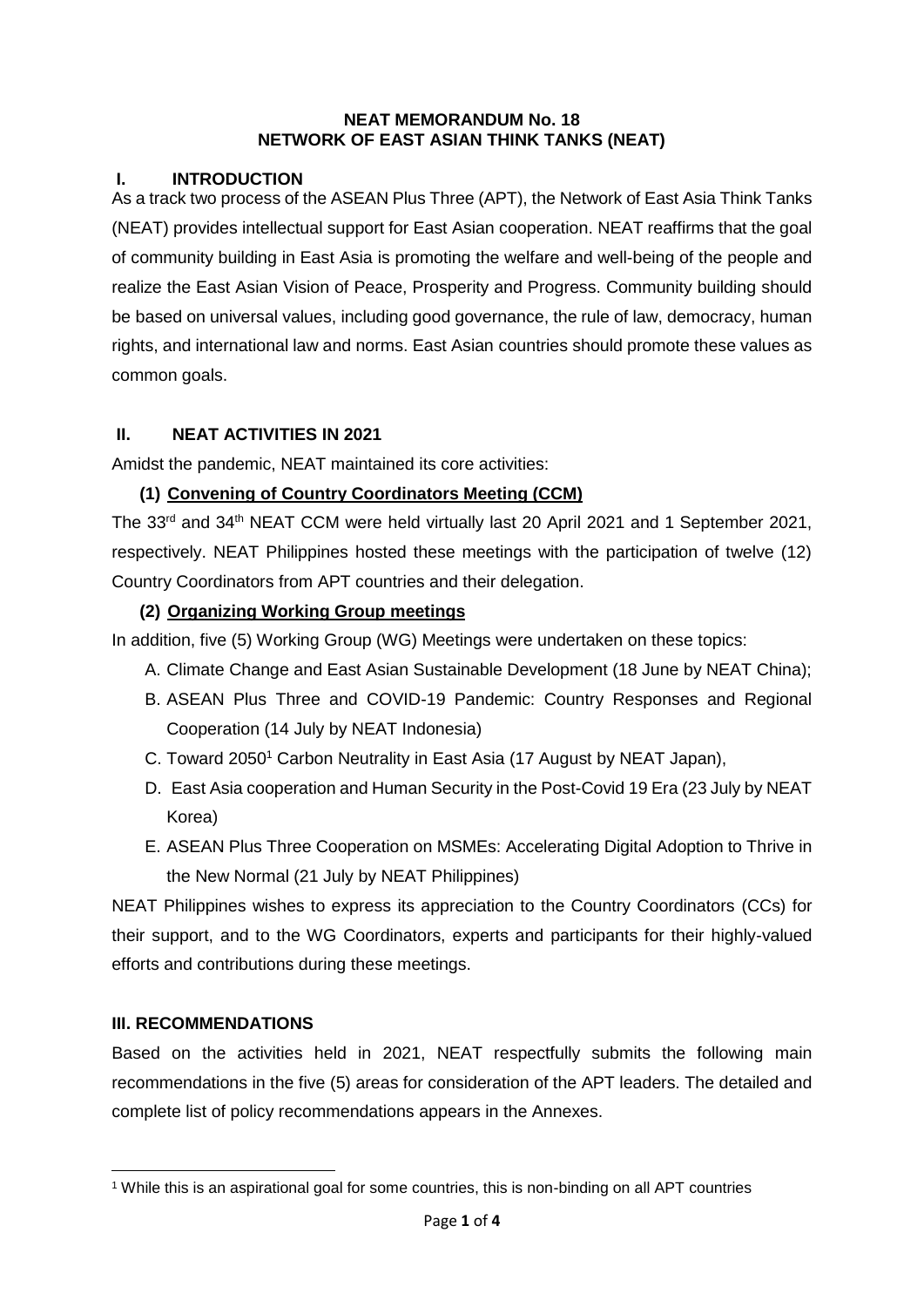## **(1) Climate Change and East Asian Sustainable Development**

Climate change presents the single biggest threat to sustainable development globally. For East Asia, changing weather patterns and more extreme and frequent weather events have posed huge risks to sustainable development, especially in maintaining its food security and natural disasters management. It is pressing to identify the impacts of climate change on the above issues and find ways to improve the level of food security and disaster management through strengthening cooperation regionally and globally. To this end, the following key policy recommendations are put forward:

- A. Upgrade institutionalization level of cooperation
	- Formulate an action plan for APT food security cooperation on climate mitigation and adaptation, identifying specific goals, road map, timetables and measures for regional cooperation for 2022-2030;
	- Push the establishment of APT disaster management ministers meeting for promoting policy coordination and decision -making in harmonizing climate change and disaster management;
	- Create an APT Forum for Climate Change and Sustainable development for all parties to showcase and share experience, best practice and knowledge; and
	- Strengthen existing mechanisms represented by AFSIS and APTERR and their collaboration with other mechanisms and institutions on national, regional and international levels.
- B. Strengthen cooperation on capacity-building and empowerment
	- Foster cooperation on education, training and joint research in developing green technology, enhancing productivity, conserving crop variety and exploring new ones, using land and water, spreading Climate-Smart Farming and disaster management;
	- Implement village-level pilot projects. For those on Climate-Smart Agriculture (CSA), a corresponding fund could be established to provide regularized financial support besides more assistance from regional developed economies; and
	- Advance engagement of all relevant stakeholders to empower people, especially small farmers, vulnerable groups and disaster-prone populations to realize sustainable production and development.

# **(2) ASEAN Plus Three and COVID-19 Pandemic: Country Responses and Regional Cooperation**

The COVID-19 pandemic has imperiled the lives and livelihoods of billions of people in the world including the citizens of APT countries. To further strengthen regional cooperation to mitigate the impact of the COVID-19 pandemic and to prevent future pandemic, following recommendations are put forth: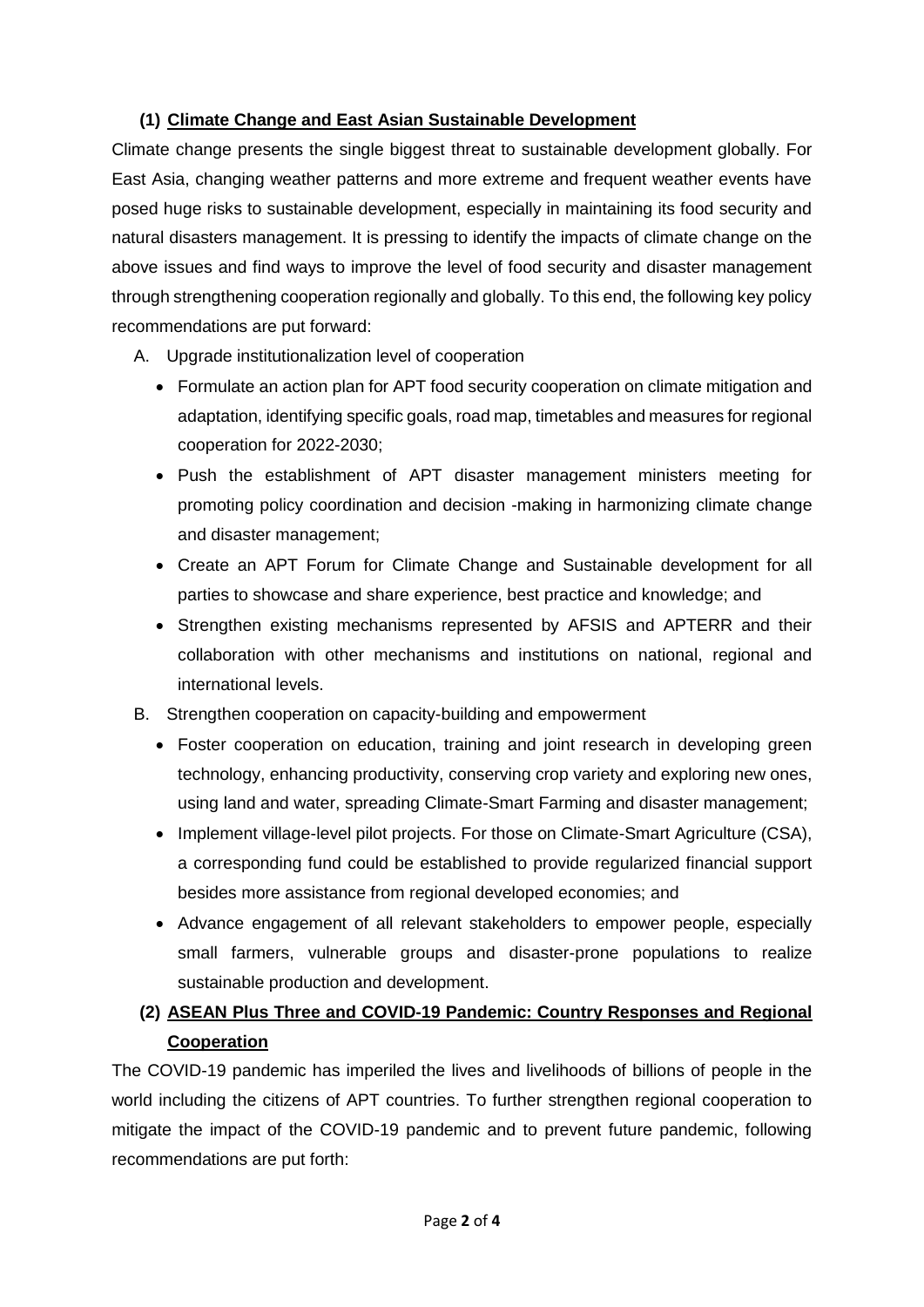- A. Strengthen the solidarity among APT countries and demonstrate commitment to a stronger regional cooperation in responding to the multidimensional impacts of the COVID-19 pandemic;
- B. Enhance the effectiveness of existing cooperation mechanisms and frameworks such as ASEAN COVID-19 Response Fund, ASEAN Comprehensive Recovery Framework and ASEAN Regional Reserve of Medical Supplies for Public Health Emergency (RRMS);
- C. Develop regional cooperation in ensuring adequate supply and equitable access to vaccines. APT should consider pooled procurement for COVID-19 vaccines and consider initiatives to develop the vaccine production capacity of APT member countries;
- D. Develop regional mechanisms to strengthen pandemic preparedness, including by expediting the establishment and operationalization of ASEAN Center for Public Health Emergencies and Emerging Diseases as a central body for public health emergencies preparedness and response, investing in public health capacity, strengthening information sharing, and developing protocols and procedures at the regional level, such as: (i) regional standard of transparency in pandemic situations, (ii) regional protocol on border closure and lockdowns and (iii) regional protocol on migrant people protection during pandemic;
- E. Enhance capacity building; and
- F. Strengthen science and technology cooperation, as well as transfers on technologies proven to be essential in dealing with pandemic.

# **(3) Toward Carbon Neutrality in East Asia**

East Asia is vulnerable to various climate-related risks and can get better off by limiting global warming. As momentum towards decarbonization grows globally, APT countries are also exposed to transition risks, and it is important to ensure that they are able to respond to these risks. To achieve this, it is recommended that APT countries:

- A. Commitment to accelerating efforts to achieve carbon neutrality as soon as possible in the second half of this century, as well as to set and achieve the aligned mid-term emissions reduction targets, thereby sending strong signals to the market and society; and
- B. Deliver green stimulus packages to recover from the COVID-19 pandemic with an aim of both facilitating transformation of economic, energy and social systems toward decarbonization and ensuring just transition which allows such transformation to be made in a smooth and "no-one-left-behind" manner, including reskilling of workers, green job creation, and financial support for them.
- **(4) East Asia Cooperation and Human Security in the Post COVID-19 Era**